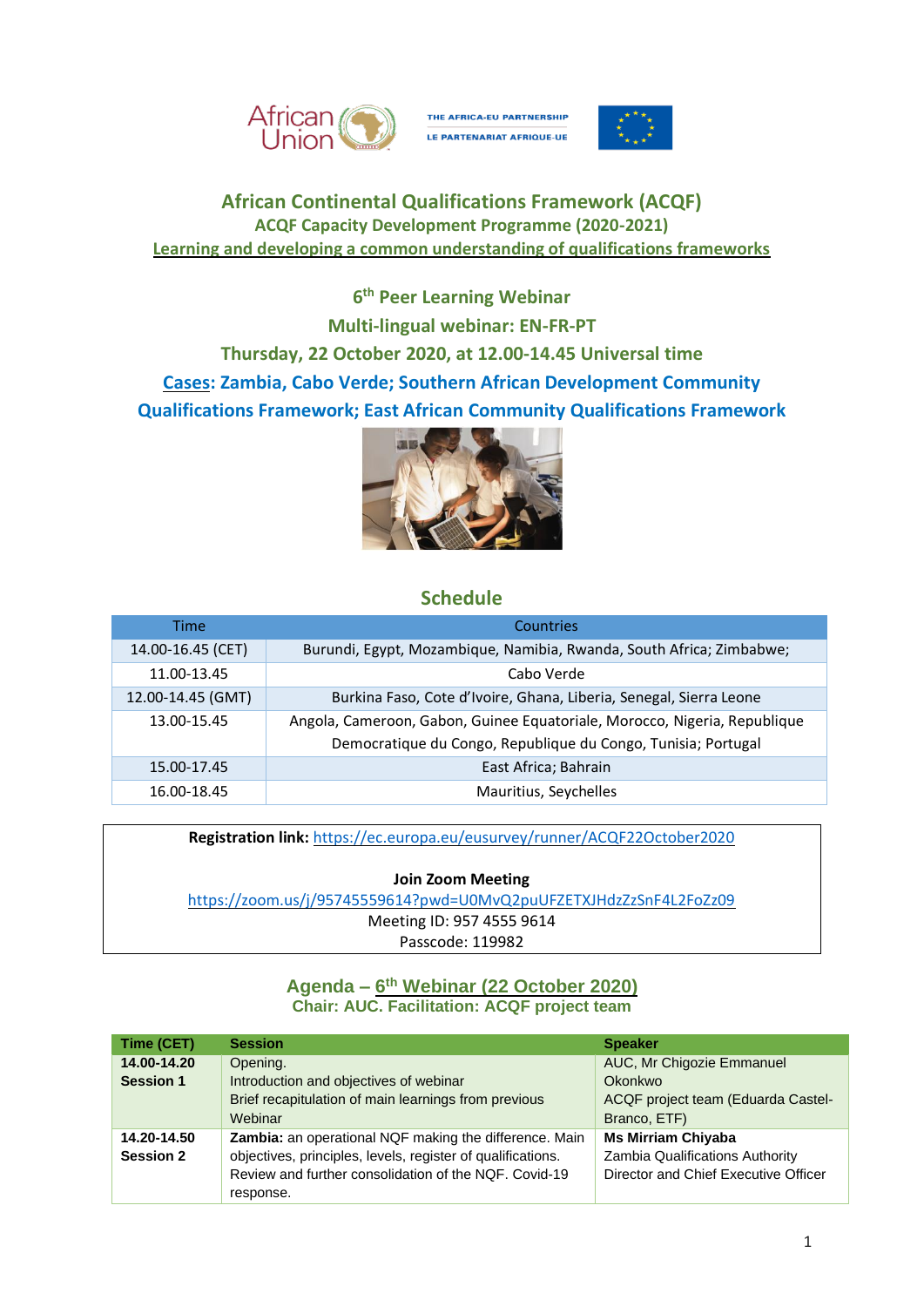| 14.50-15.20<br><b>Session 3</b> | <b>Cabo Verde:</b> a decade of experience with the NQF.<br>Features and principles of the NQF, governance s. et-up,<br>national catalogue of qualifications, RPL New<br>developments in 2020. Covid-19 response.                                                                                                                              | <b>Mr Amilcar Mendes</b><br>Head of Technical Team of<br><b>UC-SNQ (Coordination Unit National</b><br><b>Qualifications System)</b>                         |
|---------------------------------|-----------------------------------------------------------------------------------------------------------------------------------------------------------------------------------------------------------------------------------------------------------------------------------------------------------------------------------------------|-------------------------------------------------------------------------------------------------------------------------------------------------------------|
| 15.20-15.25                     | <b>Break</b>                                                                                                                                                                                                                                                                                                                                  |                                                                                                                                                             |
| 15.25-16.00<br><b>Session 4</b> | <b>Southern African Development Community</b><br>Qualifications Framework (SADCQF): almost a decade<br>of experience for better qualifications, mutual trust,<br>integration and mobility in SADC. Alignment with<br>SADCQF. Complementarity with developments at<br>national level.<br>New demands and solutions in the context of Covid-19. | Dr. Sannassee Raja Vinesh<br>SADC, SPO Education, Skills &<br>Development,<br>Social & Human Development<br>Directorate<br>Ms Coleen Jaftha,<br><b>SAQA</b> |
| 16.00-16.30                     | <b>East Africa Community: experience and new</b>                                                                                                                                                                                                                                                                                              | Dr James Jowi                                                                                                                                               |
| <b>Session 5</b>                | developments for a regional qualifications framework.<br>New demands in relation with Covid-19                                                                                                                                                                                                                                                | Principal Education Officer / East<br>African Community                                                                                                     |
| 16.30-16.45<br><b>Session 6</b> | Interactive joint assessment using Mentimeter<br>Final conclusions and next steps                                                                                                                                                                                                                                                             | AUC, Mr Chigozie Emmanuel<br>Okonkwo<br>ACQF project team, Eduarda Castel-<br>Branco, ETF                                                                   |

# **1. Introduction**

### **Rationale and objectives of the ACQF Capacity Development Programme (ACQF CDP)**

The ACQF development project organises a capacity development programme on core themes of qualifications frameworks and systems. The purpose is to boost engagement of African Union member states and stakeholders and develop knowledge and a common understanding of key concepts, objectives, types and operational instruments of national and regional qualifications frameworks (NQFs and RQFs). An ACQF Experts Network will pool together the trained participants and contribute to sustainability of the future ACQF in action.

The programme for 2020-2021 will be delivered in two phases:

**Phase 1**: July, September, October 2020 – The series up to seven well-structured webinars entirely devoted to peer learning follows on and brings to a higher level the earlier peer learning sessions delivered during the inaugural ACQF workshop (September 2019) and webinars (May 2020). Phase 1 lays the foundation for the advanced training programme of Phase 2 (2021), by developing knowledge and a common language on key themes and questions of qualifications frameworks, as listed below. Peers from African countries and other continents engage with each other to create bridges for mutual understanding of portability and transparency of skills and qualifications – the fundamental role of qualifications frameworks. Through the diversity of experiences and views, peers explore similarities and clarify differences – the essential role of peer learning.

**Phase 2:** In 2021-2022, the advanced programme will develop in-depth knowledge and engage in practical application. The programme will combine training sessions and e-learning. The ACQF elearning platform will include the needed resources to support further development and application.

**Main participants:** institutions from African Union member states involved in the ACQF development activities, experts, practitioners and international guest experts.

#### **Main themes planned for the peer learning webinars in phase 1 (July to October 2020)**

1. National Qualifications Frameworks (NQFs) and National Qualifications Systems (NQSs): Main concepts through case studies; context, objectives, rationale and types of qualifications frameworks; new dimensions and developments related with digitalisation, lifelong and life-wide learning; and added value of NQFs for education and training systems and individuals.